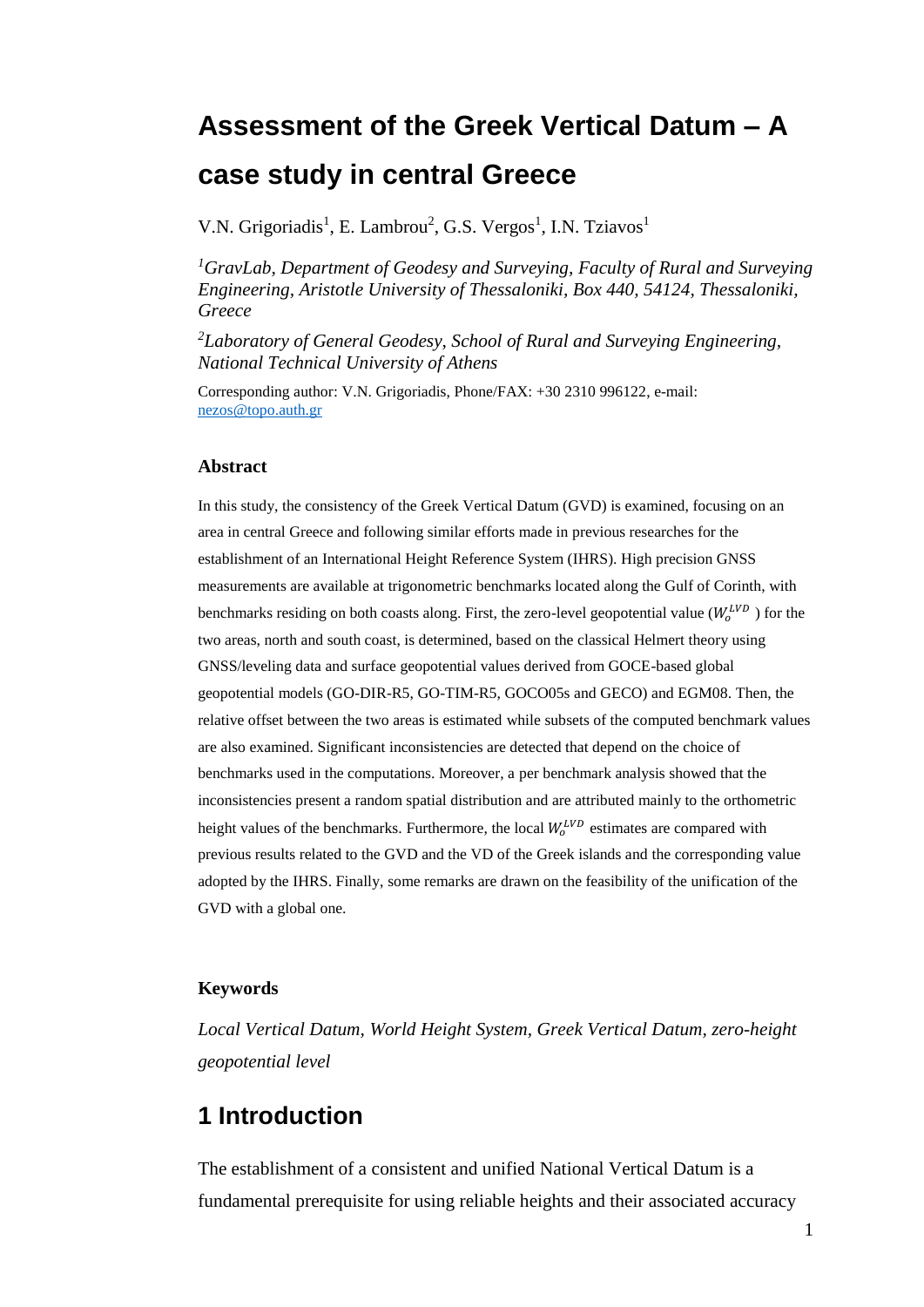in a wide list of applications and studies including infrastructure development, public works and monitoring of natural risks and disasters. This is not though the case for the Greek Vertical Datum (GVD). The GVD is a tidal-based datum with different points of origin for the Greek mainland and the Greek islands. The point of origin of the mainland datum is located at the tide gauge station at the Piraeus harbor, while each island has its own point of origin set at the tide gauge station located on it. Additionally, there is not available a consistent connection between the mainland and the islands. The GVD currently includes a set of leveling BenchMarks (BMs) that form the  $1<sup>st</sup>$  order national leveling network, as well as a set of trigonometric BMs, which belong also to the Horizontal Greek Datum. The trigonometric BMs are the ones that are most commonly used in current studies, applications and engineering projects.

The orthometric heights of the  $1<sup>st</sup>$  order national leveling network were derived by performing two separate adjustments for the mainland (Peloponnese was adjusted separately from the rest of the mainland) and one for the island of Crete. These adjustments were carried out in 1986 and they were based on spirit leveling measurements carried out between 1963 and 1986 (Mylona-Kotrogianni, 1990). Moreover, in 1989 the orthometric heights of the trigonometric BMs were derived from several adjustments carried out in different parts of the country based on its division in map-sheets of the Greek Geographical Military Service. The data employed within the adjustment processes did not take into account the adjusted heights of the 1<sup>st</sup> order leveling network, although the unadjusted heights of the trigonometric BMs were measured by spirit or trigonometric leveling with reference to the BMs of the leveling network. The estimated adjustment accuracy of the orthometric heights of the trigonometric network is of the order of 1-2cm (Takos, 1989) and the final accuracy has a mean value of approximately 2 cm although for some BMs it exceeds 10 cm.

Based on the above discussion, it is evident that there are inherent inconsistencies and shortcomings in the GVD that need to be further investigated. It should be noticed that these inconsistencies are further strengthened by the fact that there is no practical long-term monitoring of the VD variation with time, although Greece is an area of high seismicity with strong geodynamic features and peculiarities. These inconsistencies were detected also in previous researches, which were mainly conducted for the determination of zero-level geopotential values  $(W_a)$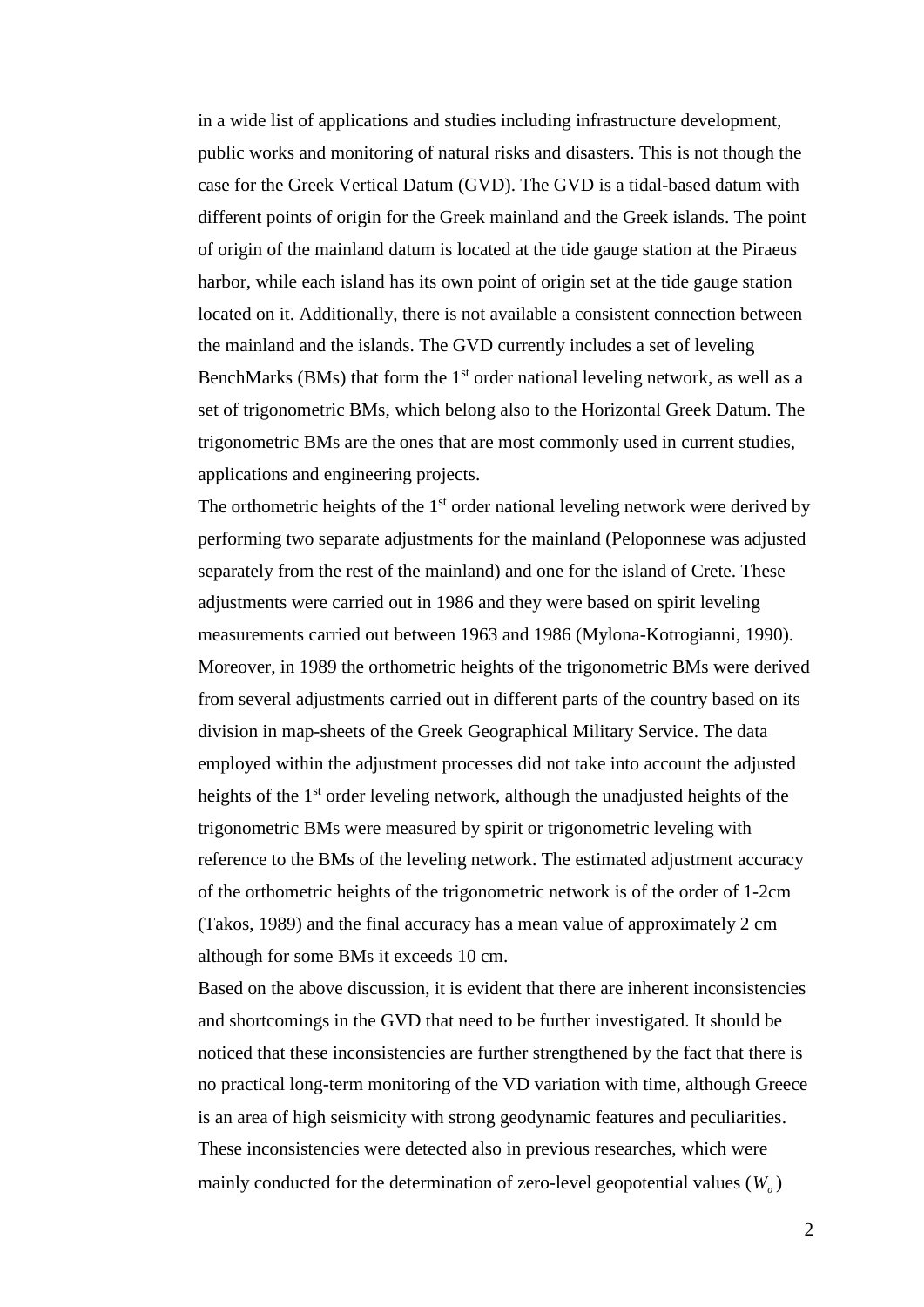and/or in the frame of a global effort for establishing an International Height Reference System (IHRS). In this frame, it should be noticed that Andritsanos et al. (2016) detected these inconsistencies in their study for two regions, one in northern Greece (wider area of Thessaloniki) and one in southern Greece (area of Attica). Grigoriadis et al.  $(2014)$  determined the  $W<sub>o</sub>$  for the entire Greek mainland and an attempt was made to model height-correlated errors towards the improvement of the results achieved in this study. On the other hand, Kotsakis et al. (2012) and Vergos et al. (2016) focused on the determination of  $W<sub>o</sub>$  for the Greek islands, where, as mentioned before, tide-gauge station at each island defines its own local VD. The present paper aims to highlight and examine more thoroughly the aforementioned inconsistencies referred to the Greek mainland in combination with those found in a restricted test area. The latter is an area in Central Greece that covers part of Peloponnese and part of the rest of the Greek mainland (see Figure 1), where the available GNSS/leveling data at trigonometric BMs are contained in different map-sheets. Moreover, the specific area is characterized by sizeable earthquake phenomena and significant geological irregularities. The assessment is made after first determining the *W<sup>o</sup>* based on the classical Helmert theory using GOCE-based Global Geopotential Models (GGMs) (Bruinsma et al., 2013; Brockmann et al., 2014; Mayer-Gürr et al., 2015; Gilardoni et al., 2016) and EGM08 (Pavlis et al., 2012).

#### **2 Available Data and Models**

The test area of the present study is located along the Gulf of Corinth in Central Greece (see Figure 1). The selected area lies about 70 km west from the point of origin of the GVD, i.e., the tide gauge at Piraeus Harbor. For the datum assessment, two independent sets of GPS measurements on BMs of the Greek Trigonometric Network were available (see Figure 1) that reside on both coasts along. The first set of GPS measurements (46 BMs) originates from Ktimatologio SA (Gianniou 2008), i.e., the organization responsible for the Greek Cadastre, while the second set was conducted by the second of the authors and her scientific group in 2009 in the frame of three field campaigns. The BMs from Ktimatologio SA belong to a wider set that was used in the transformation procedure between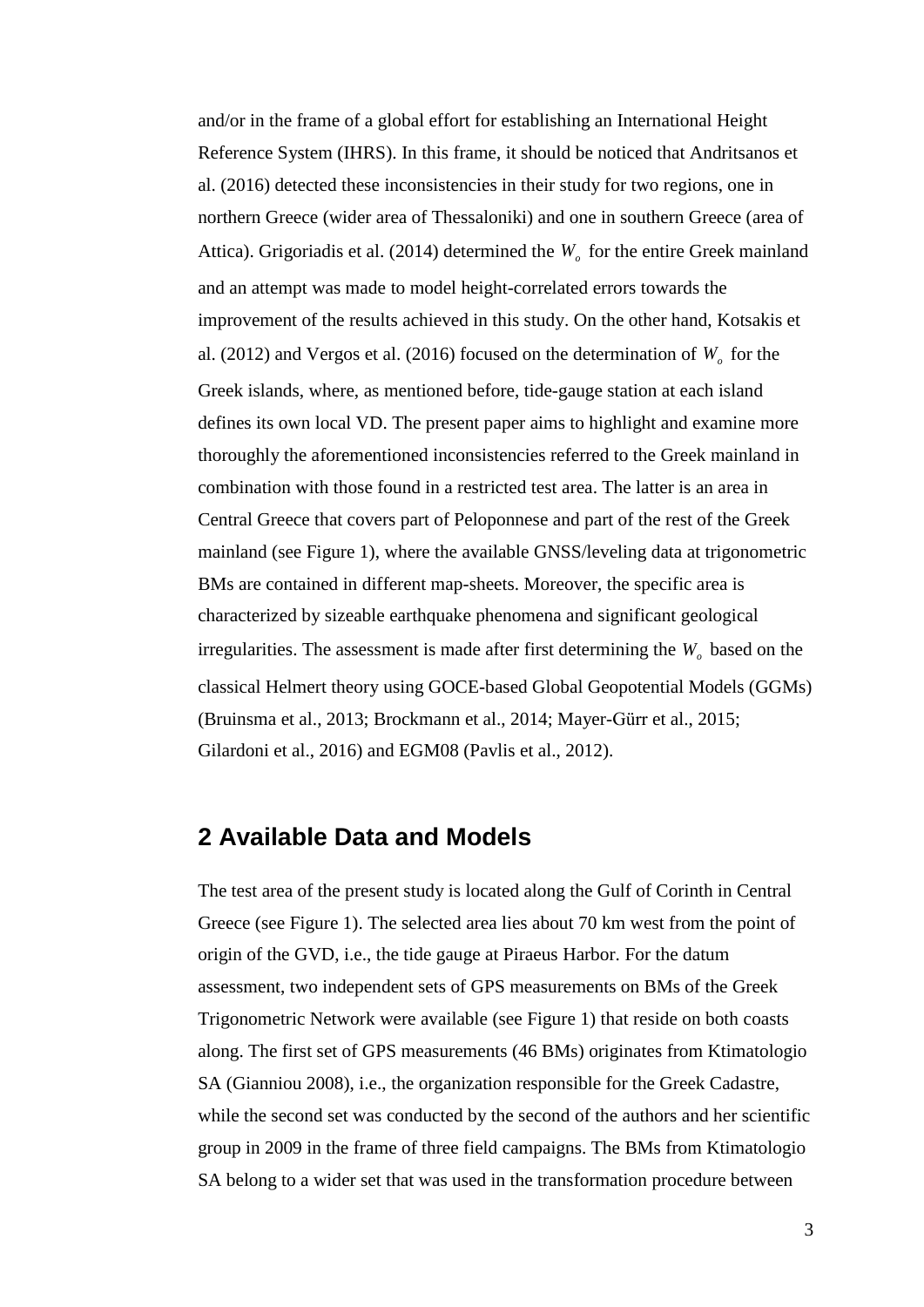the Hellenic Terrestrial Reference Frame 07 (HTRS07) and the Hellenic Geodetic Datum 1987 (EGSA87). In the measurements of the second set (76 BMs) Trimble 5800 geodetic receivers (observation time at each BM 45-60 min) were used and the solution of baselines ranging from 8 to 40 km were carried out. The orthometric height of each BM is known and both datasets refer to the HTRS07. A number of 35 BMs belong to both data sets.



Figure 1. Distribution of the GPS/leveling data for the two available datasets. Over-lapping points refer to the same ΒΜ station.

Regarding the GGMs used in the assessment procedure, four GOCE-based models were selected along with EGM08 that are reported in Table 1. It should be noticed that EGM08 and GECO were used up to a maximum degree and order  $(d/\sigma)$  of 2160. The rest of the models were used up to d/o 175 spectrally enhanced with EGM08 up to 2160 d/o. The choice of d/o 175 was made after considering the results of the spectral evaluation carried out by Tziavos et al. (2016) for the geoid error spectrum of different GOCE-based GGMs and selecting a value where the error spectrum is below that of EGM2008 for all models.

Table 1. The GGMs used in the assessment procedure

| Model                                                          | Year | $n_{\rm max}$ | Data                      | <b>Reference</b>        |  |  |  |  |
|----------------------------------------------------------------|------|---------------|---------------------------|-------------------------|--|--|--|--|
|                                                                | 2015 | 2190          | S(GOCE), EGM08            | Gilardoni et al, 2015   |  |  |  |  |
| GOCO05s                                                        | 2015 | 280           | S(GOCE, GRACE,<br>other)  | Mayer-Gürr, et al. 2015 |  |  |  |  |
| DIR-R5                                                         | 2014 | 300           | S(GOCE, GRACE,<br>LAGEOS) | Bruinsma et al, 2013    |  |  |  |  |
| TIM-R5                                                         |      | ושי           |                           | Brockmann et al., 2014  |  |  |  |  |
| EGM08                                                          | 2008 | 2190          | $S(GRACE)$ , G, A         | Paylis et al., 2012     |  |  |  |  |
| Data: $S =$ Satellite tracking, $G =$ Gravity, $A =$ Altimetry |      |               |                           |                         |  |  |  |  |

4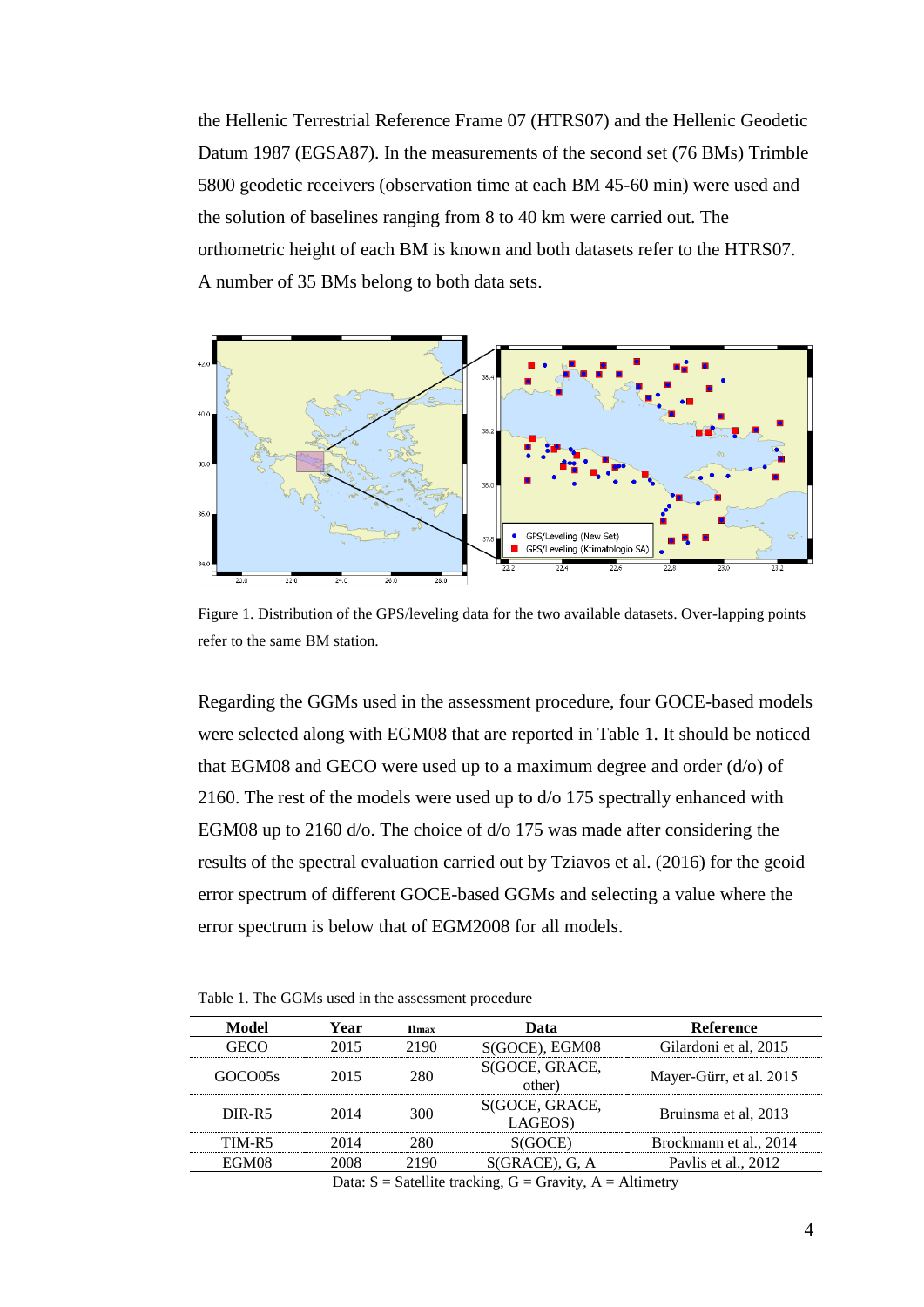## **3 Methodology**

The  $W$ <sup>*o*</sup> of the Local Vertical Datum ( $W$ <sup>*LVD*</sup>)</sub> was computed using the following equation (Kotsakis et al. 2012; Grigoriadis et al. 2014):

$$
W_o^{LVD} = W_o^{ref} - \frac{\sum_{i=1}^{m} (h_i - H_i - N_i) g_i}{m}
$$
 (1)

where  $W_c^{ref}$  is set equal to 62 636 853.4 m<sup>2</sup>s<sup>-2</sup> (IAG Resolution No.1/2015; Sanchez et al. 2016),  $h_i$  is the geometric height of each BM derived by GPS measurements,  $H_i$  is the known orthometric height of each BM,  $N_i$  is the geoid height derived from the GGMs used,  $g_i$  is the gravity at each BM computed from GGMs and *m* is the total number of the available stations.

Each BM of the Greek network belongs to one of the 387 map-sheets that cover the wider area of Greece. As this map-sheet distribution is commonly used in practice and engineering applications, computations were carried out for both datasets as a whole and in parts based on the map-sheet the BMs belong to. Moreover, the BMs were also split into two subsets, the BMs that lie north of the Gulf of Corinth and those that lie south of the Gulf (see Figure 1). In all cases, the same methodology was applied for the computation of  $W_o^{LVD}$  and all calculations were carried out in a tide-free system.

## **4 Results and discussion**

The first step of the assessment was the comparison of the  $W_o^{LVD}$  estimates computed from the new GPS dataset with those derived from the Ktimatologio one. Five different  $W_o^{LVD}$  values were estimated per dataset corresponding to the GGM used in the computational procedure (four GOCE-based GGMs and EGM08). The results of the  $W_o^{LVD}$  estimates are summarized in Table 2. It is seen that the two datasets are compatible in terms of the standard deviation, but a small offset is detected at the level of  $0.28 \text{ m}^2\text{s}^{-2}$ , which corresponds to 2.7 cm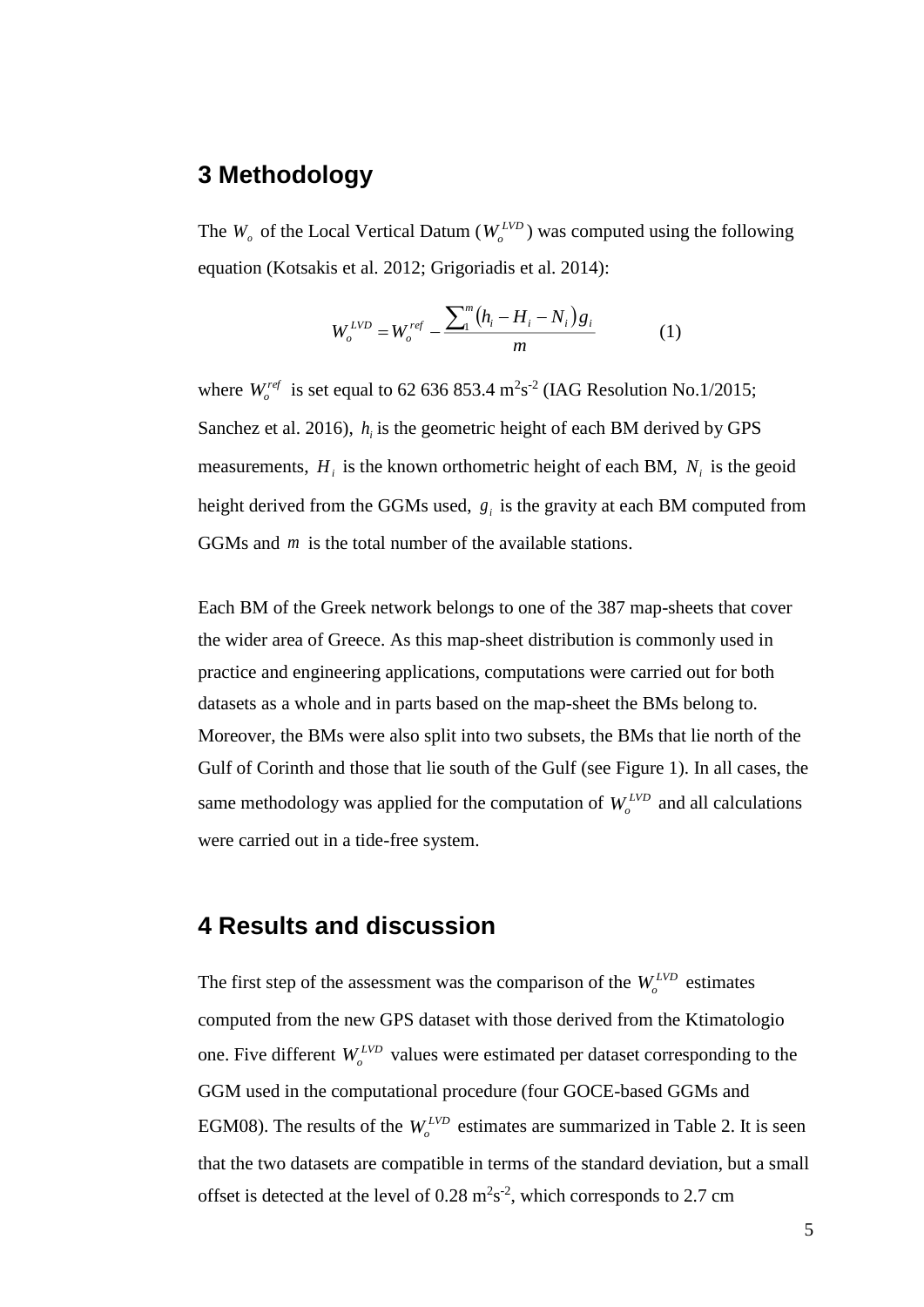approximately in terms of height difference. Additionally, the range of height value differences varies between 4 and 5  $\text{m}^2\text{s}^{-2}$ . Since the latter cannot be attributed to errors or blunders in the measurements, further investigation was carried out as it is described below. Moreover, several remarks are pointed out concerning the results contained in Table 2. The first one is that the new dataset contains more BMs for the study area than the one by Ktimatologio. The second remark is that the new dataset derived from measurements with an observation time of up to 1 hour per BM, while the Ktimatologio (Ktima) dataset from several hours of measurements at each trigonometric point. It should also be noticed that the calculations with GOCO05s combined model show the lowest standard deviation equal to about  $1.2 \text{ m}^2\text{s}^{-2}$  (marked in bold). The latter value corresponds to approximately 12 cm in terms of height difference which may be considered as significant like, for example, in geodetic applications.

Table 2. Statistics of  $W_o^{LVD}$  for the study area with respect to the IAG adopted  $W_o$  value  $[m^2s^2]$ 

|                                                 |       | <b>New Dataset</b> |       |       | <b>Ktima Dataset</b> |       |       |       |  |
|-------------------------------------------------|-------|--------------------|-------|-------|----------------------|-------|-------|-------|--|
| <b>GGM</b>                                      | mean  | <b>Std</b>         | min   | max   | <b>Mean</b>          | std   | Min   | max   |  |
| GOCO05s<br>$(d/\sigma)$ 175 +<br><b>EGM08</b> ) | 6.472 | 1.174              | 3.871 | 9.282 | 6.762                | 1.168 | 4.398 | 8.862 |  |
| DIR-R5<br>$(d/\sigma)$ 175 +<br><b>EGM08</b> )  | 6.479 | 1.201              | 3.812 | 9.262 | 6.760                | 1.194 | 4.388 | 8.940 |  |
| TIM-R5<br>$(d/\sigma)$ 175 +<br><b>EGM08</b> )  | 6.489 | 1.183              | 3.861 | 9.291 | 6.778                | 1.176 | 4.408 | 8.901 |  |
| EGM08<br>$(d/\sigma 2160)$                      | 6.396 | 1.253              | 3.763 | 9.066 | 6.653                | 1.240 | 4.330 | 8.989 |  |
| <b>GECO</b><br>$(d/\sigma 2160)$                | 6.417 | 1.252              | 3.744 | 9.223 | 6.694                | 1.252 | 4.271 | 8.960 |  |

Table 3.  $W_o^{LVD}$  estimates computed separately for the northern  $(W_o^N)$  and southern coast  $(W_o^S)$ 

| of the study area with respect to the IAG $W_o$ value and their corresponding differences [m <sup>2</sup> s <sup>-2</sup> ]. |  |  |  |
|------------------------------------------------------------------------------------------------------------------------------|--|--|--|
|------------------------------------------------------------------------------------------------------------------------------|--|--|--|

|                                                                                | GOCO05s    |                                                   | DIR-R5 TIM-R5 |  |  |                               | EGM08 |  | GECO       |         |
|--------------------------------------------------------------------------------|------------|---------------------------------------------------|---------------|--|--|-------------------------------|-------|--|------------|---------|
|                                                                                | <b>New</b> | Ktima                                             |               |  |  | New Ktima New Ktima New Ktima |       |  | <b>New</b> | - Ktima |
| $W^N$                                                                          |            | 6.50 6.92 6.49 6.90 6.51 6.93 6.32 6.72 6.42 6.82 |               |  |  |                               |       |  |            |         |
| $W^S$                                                                          |            | 6.44 6.53 6.47 6.56 6.47 6.56 6.47 6.56 6.42      |               |  |  |                               |       |  |            | 651     |
| $\left W_a^N - W_a^S\right $ 0.06 0.39 0.02 0.34 0.04 0.37 0.15 0.16 0.00 0.31 |            |                                                   |               |  |  |                               |       |  |            |         |

Additional numerical tests were carried out in order to investigate an eventual offset between the BMs that lie in the northern (map-sheets 46, 126, 137, 188 and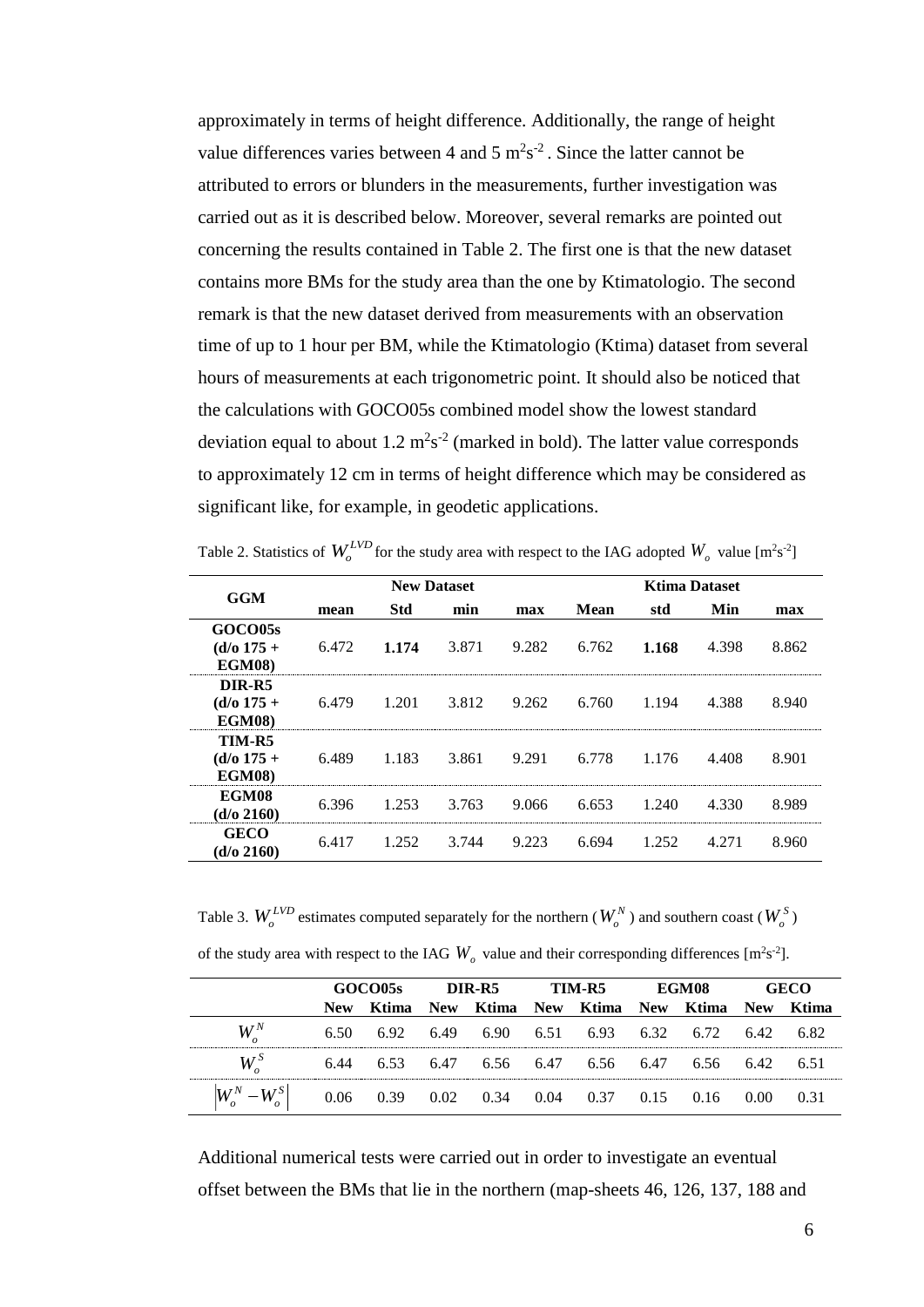296) and southern coast (map-sheets 89, 173 and 274) of the study area (see Figure 2 for the map-sheet distribution). Table 3 presents the mean  $W_o^{LVD}$  values for the northern coast ( $W_o^N$ ) and the southern coast ( $W_o^S$ ) with respect to the IAG *W<sup>o</sup>* value for all GGMs and GNSS datasets used in the present study. For the northern part of the test area 35 BMs from the new dataset and 27 BMs from the Ktimatologio database were used. It should be noticed that 22 BMs belong to both data sets. For the southern values, 32 and 19 BMs were used from the new and the Ktimatologio dataset, respectively, with 13 BMs contained in both data sets. Although the differences found with respect to the new dataset may be considered as negligible, as their values are lower than the accuracy of the available data, this is not the case for the Ktimatologio dataset (see Table 3). The Ktimatologio dataset presents five times larger differences than those of the new dataset. An unexpected exception for both datasets is the case of EGM08, where the differences are almost equal. Since the above mentioned results depend on the choice of the BMs, it was decided in a next step to focus on each map-sheet separately.



Figure 2. Map-sheet distribution in the study area with the corresponding  $W_o^{LVD}$  estimates computed per map sheet with respect to the IAG  $W_o$  value [m<sup>2</sup>s<sup>-2</sup>].

In the frame of this specific numerical analysis the computation of  $W_o^{LVD}$  for each map-sheet (scale 1:50.000) was made following the cartographic breadboard of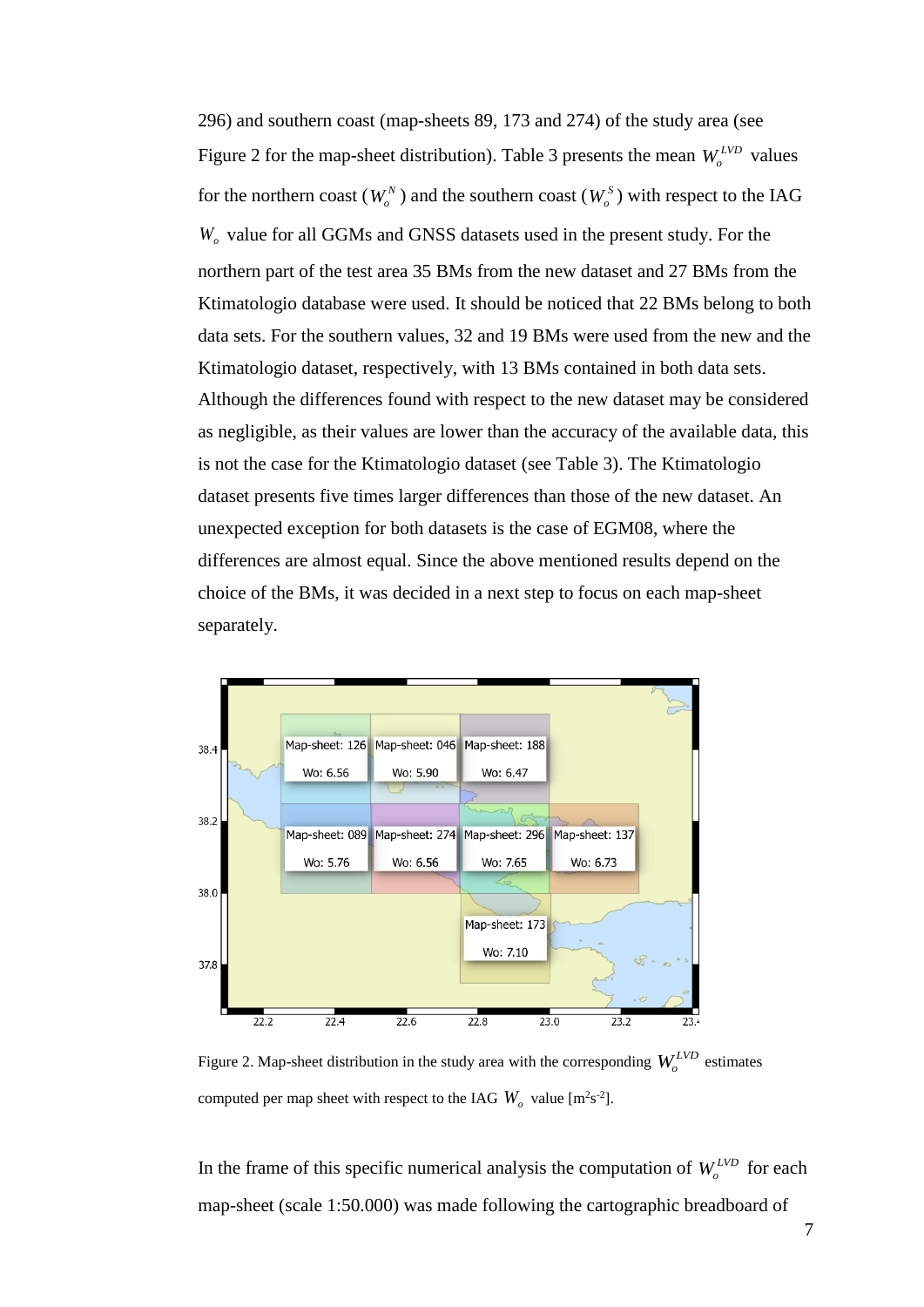the Greek Geographical Military Service. In Table 4 the new  $W_o^{LVD}$  estimates are reported, which are based on the new dataset and that of Ktimatologio, while Figure 2 depicts each map-sheet and its estimated  $W_o^{LVD}$  using the new dataset and the GOCO05s model. From the results of Table 4 a significant difference larger than  $1 \text{ m}^2 \text{s}^{-2}$  is observed between the different map-sheets, where the largest difference for the GOCO05s-based solution reaches  $1.89 \text{ m}^2\text{s}^{-2}$ . These results indicate inconsistencies, which may be attributed on the one hand partly to the GGM used (2.3 cm cumulative geoid error for the GOCO05s combination), especially in the medium to high frequencies band of the gravity spectrum, and on the other hand mainly to the orthometric heights of the BMs. This conclusion is in line with the conclusions reported in Tziavos et al. (2012), who indicated incompatibilities in the orthometric heights of BMs belonging to adjacent mapsheets. Therefore, further examination of the results was then carried out for each map-sheet on a per BM basis.

| Table 4. $W_o^{LVD}$ estimates computed per map-sheet with respect to the IAG $W_o$ value [m <sup>2</sup> s <sup>-2</sup> ] |  |
|-----------------------------------------------------------------------------------------------------------------------------|--|
|                                                                                                                             |  |

| Map-  |            | GOCO05s | DIR-R5     |       |            | TIM-R5 |            | EGM08 | GECO       |       |
|-------|------------|---------|------------|-------|------------|--------|------------|-------|------------|-------|
| sheet | <b>New</b> | Ktima   | <b>New</b> | Ktima | <b>New</b> | Ktima  | <b>New</b> | Ktima | <b>New</b> | Ktima |
| 46    | 5.90       | 6.30    | 5.83       | 6.23  | 5.90       | 6.30   | 5.51       | 5.91  | 5.59       | 5.99  |
| 89    | 5.76       | 5.62    | 5.73       | 5.58  | 5.76       | 5.62   | 5.67       | 5.52  | 5.63       | 5.49  |
| 126   | 6.56       | 6.95    | 6.44       | 6.58  | 6.54       | 6.83   | 6.11       | 6.93  | 6.18       | 6.51  |
| 137   | 6.73       | 6.92    | 6.84       | 721   | 6.77       | 7.03   | 697        | 697   | 7.02       | 715   |
| 173   | 710        | 7.33    | 7.20       | 7.44  | 715        | 7.43   | 7.29       | 7.38  | 7 20       | 7 53  |
| 188   | 6.47       | 7.13    | 6.46       | 7.09  | 6.48       | 7.12   | 6.26       | 7.15  | 6.41       | 6.94  |
| 274   | 6.56       | 6.97    | 6.58       | 6.93  | 6.58       | 6.99   | 6.52       | 6.99  | 6.51       | 6.92  |
| 296   | 7.65       | 7.87    | 7.73       | 8.02  | 7.69       | 7.92   | 7.73       | 7.90  | 7.83       | 7.87  |

The examination of each map-sheet separately revealed that even the BMs that belong to a specific map-sheet are not consistent. Additionally, no correlation between the orthometric height and the  $W<sub>o</sub>$  of each BM was found. Table 5 presents the orthometric heights and the estimated  $W$ <sup> $\sigma$ </sup> for the BMs of map-sheet number 188, as these were obtained from both GNSS datasets and GOCO05s. *W<sup>o</sup>* ranges between 4.60 and 9.28 for the new dataset while for the dataset obtained from Ktimatologio, where less BMs are used, the values are between 5.13 and  $8.37 \text{ m}^2\text{s}^{-2}$ . It is interesting to notice that for the new dataset the minimum and maximum values occur on BMs that were not included in the Ktimatologio dataset. These BMs though are currently used in everyday engineering projects, while the accuracy of their orthometric height is claimed to be approximately 1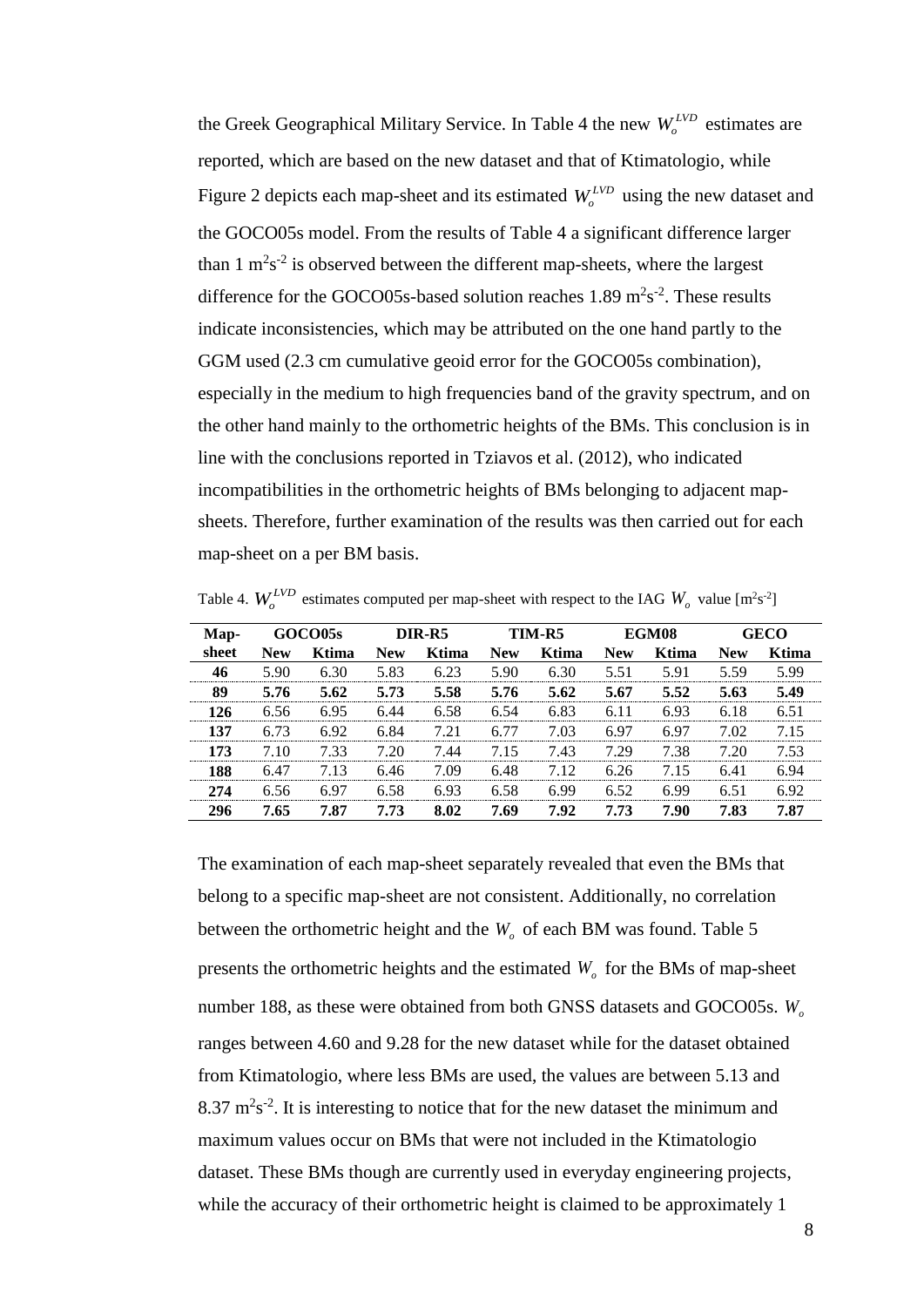cm. From the presented results it may be deduced that the accuracies provided for the orthometric heights are overly optimistic.

Table 5. Orthometric heights (rounded to nearest integer) [m] and zero-geopotential values  $[m^2s^2]$ computed with respect to the IAG *W<sup>o</sup>* value for map-sheet 188 based on GOCO05 spectrally patched with EGM08.

|                  | <b>Map-sheet codes</b> |      |      |      |      |                          |      |      |                          |      |                             |      |  |
|------------------|------------------------|------|------|------|------|--------------------------|------|------|--------------------------|------|-----------------------------|------|--|
|                  | 01                     | 03   | 17   | 27   | 29   | 39                       | 59   | 67   | 76                       | 98   | 101                         |      |  |
| H                | 225                    | 441  | 243  |      | 1452 | 698                      | 553  | 998  | .69                      | 396  | 300                         | 20   |  |
| $W_O$<br>(new)   | 7.36                   | 7.82 | 9.28 | 4.60 | -    | 6.45                     |      |      | $6.40$   5.82   5.20     |      | $6.53$   6.58   5.53   6.09 |      |  |
| $W_O$<br>(Ktima) | 8.00                   | 8.37 | ۰    |      | 5.13 | $\overline{\phantom{0}}$ | 7.09 | 6.74 | $\overline{\phantom{a}}$ | 7.62 | 7.72                        | 6.36 |  |

Table 6. Comparison of  $W_o^{LVD}$  estimates for the study area, mainland of Greece and Greek islands with respect to the IAG  $W_0$  value from the current and previous studies  $[m^2s^2]$ 

|                                | GOCO05s                          | DIR-R5 | TIM-R5 | EGM08 | <b>GECO</b> |
|--------------------------------|----------------------------------|--------|--------|-------|-------------|
| Test area of the current study | 6.47                             | 6.48   | 6.49   | 6.40  | 6.42        |
| <b>Mainland</b>                |                                  |        |        |       |             |
| Grigoriadis et al. 2014        |                                  |        |        | 6.87  |             |
| Andritsanos et al. 2016        | 6.41                             | 6.41   | 6.46   | 6.26  |             |
| <b>Island of Crete</b>         |                                  |        |        |       |             |
| *Kotsakis et al. 2012          |                                  |        |        | 7.55  |             |
| Vergos et al. 2016             |                                  |        | 7.78   |       |             |
| <b>Island of Evia</b>          |                                  |        |        |       |             |
| *Kotsakis et al. 2012          |                                  |        |        | 6.79  |             |
| Vergos et al. 2016             |                                  |        | 6.47   |       |             |
| <b>Island of Corfu</b>         |                                  |        |        |       |             |
| *Kotsakis et al. 2012          |                                  |        |        | 9.34  |             |
| Vergos et al. 2016             |                                  |        | 7.90   |       |             |
| <b>Island of Lesvos</b>        |                                  |        |        |       |             |
| *Kotsakis et al. 2012          |                                  |        |        | 8.37  |             |
| Vergos et al. 2016             |                                  |        | 7.73   |       |             |
| $\sim$ $\sim$<br>$\sim$ $\sim$ | $\sim$ $\sim$<br>$\cdot$ $\cdot$ |        |        |       |             |

\* Computations were carried out in a zero-tide system.

A last step of our assessment methodology was to compare our  $W_o^{LVD}$  estimates with those derived by previous studies for the Greek mainland and four Greek Islands towards the unification of the GVD with a global one. The  $W_o^{LVD}$  values are tabulated in Table 6. Two of these previous studies (Kotsakis et al. 2012; Vergos et al. 2016) were based on the Ktimatologio dataset, while Andritsanos et al. (2016) used an independently measured dataset. The values given in the present study are practically equal to those provided by Andritsanos et al. (2016)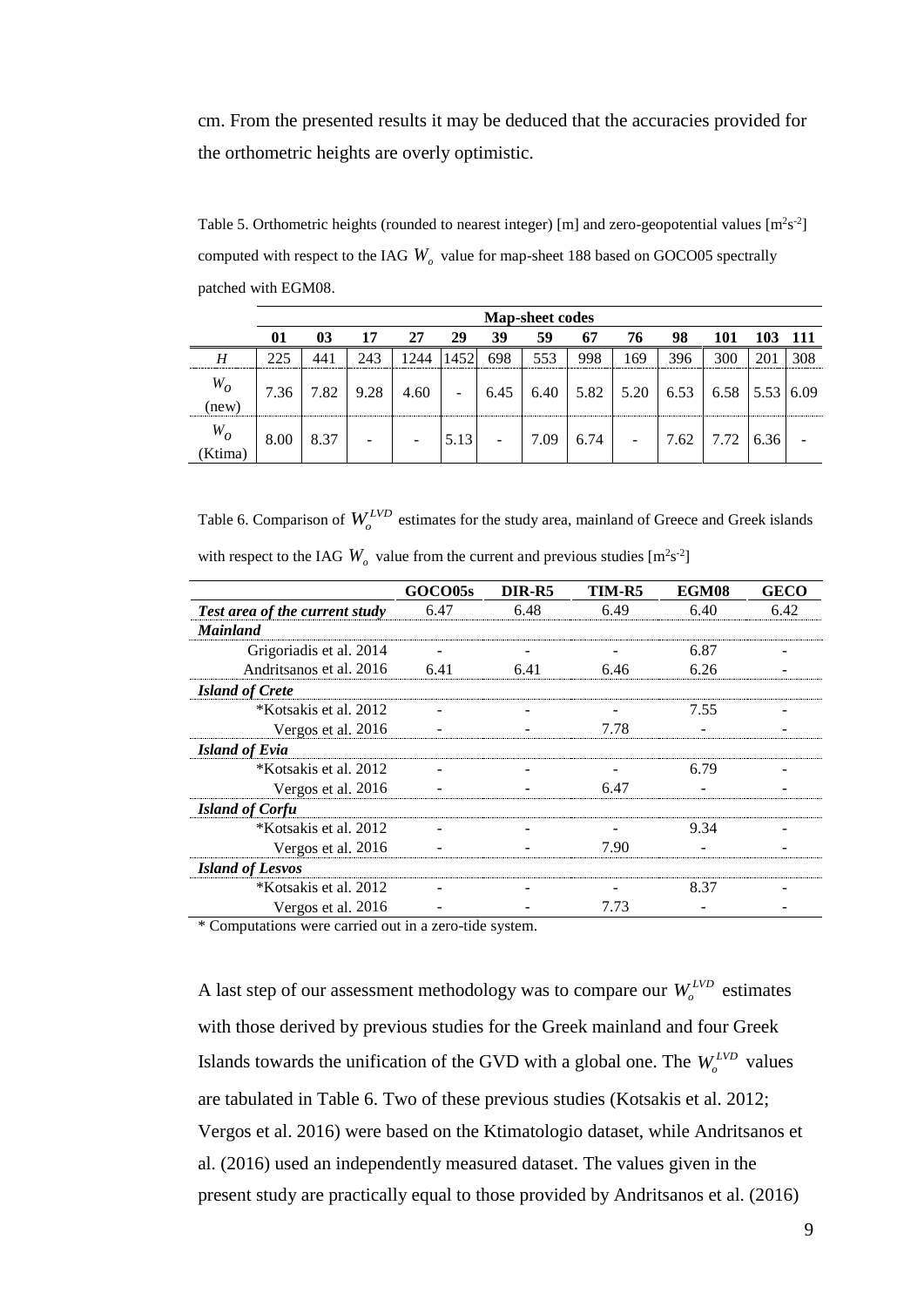while there is a difference of  $0.47 \text{ m}^2\text{s}^{-2}$  with that given by Grigoriadis et al. (2014) for the Greek mainland. Regarding the islands, apart from Evia, which is directly accessible from the mainland, we notice that there are significant differences in the estimated values. As all studies are affected by the inconsistencies associated with the orthometric heights of the trigonometric BMs, any chosen value for the  $W_o^{LVD}$  would face severe difficulties in practice.

### **5 Conclusions and recommendations**

In this study, two independent GPS datasets, GGMs and orthometric heights were used for carrying out an assessment of the Greek LVD in the wider area of the Gulf of Corinth in Central Greece. Different  $W_o^{LVD}$  values were computed from each GPS dataset and GGM. First, all BMs were used in order to estimate the mean  $W_o^{LVD}$  for the study area for all dataset combinations. Although the mean values of all estimates, considering all BMs each time, were consistent, the values estimated at the BMs had a range from 4 and 5  $m^2s^2$  and a standard deviation larger than 1 m<sup>2</sup>s<sup>-2</sup>. In the next assessment step, the  $W_o^{LVD}$  values were computed for two areas, the northern and southern coast of the Gulf of Corinth. The comparison of the results based on the two different GPS datasets showed that the choice of BMs used in the computations affects significantly the computed  $W_o^{LVD}$ values. Then,  $W_o^{LVD}$  was computed for each map-sheet of the test area. Adjacent map-sheets were found to have differences from 0.5 up to 1.2  $m^2s^2$  when using GOCO05s in the computations. Further examination of the BM values for each map-sheet revealed inconsistencies in terms of the determined zero geopotentialvalues. It should be noticed that no systematic errors were detected in the data used in the computations nor correlation between the estimated zero geopotentialvalues with height or the geographic location of the BM stations.

The discrepancies found between the different  $W_o^{LVD}$  values following a per BM investigation are mainly attributed to the orthometric height values of BMs and present a random spatial distribution. Since it is not possible with the available data to identify which BMs are problematic, additional GPS/GNSS measurements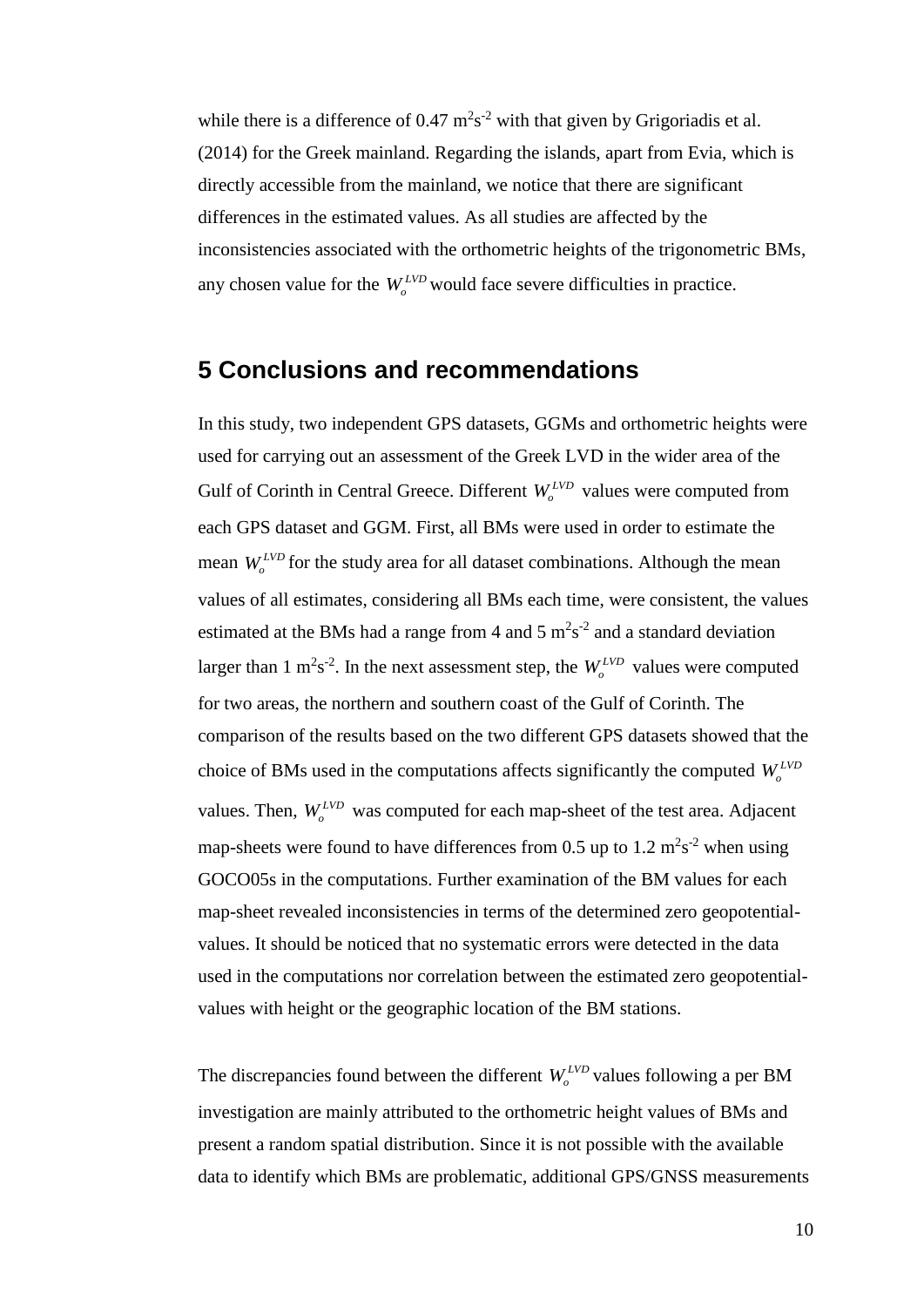should be carried out and, most importantly, leveling measurements, in order to further extend our research and draw more safe conclusions. Thus, modern techniques as accurate trigonometric heighting (Lambrou, 2007; Lambrou and Pantazis, 2007), astrogeodetic leveling by means of modern automated instrumentation and procedures (Lambrou, 2015) followed by gravimetry measurements can also be applied in the future field work. A higher accuracy and resolution gravimetric geoid model would also be of benefit in the proposed procedure. It should be finally noticed that before the connection of the Greek LVD with a global one, it is mandatory to: a) resolve the inconsistencies detected by the present and previous studies for the Greek mainland and islands and b) introduce monitoring of the existing VD with time.

#### **References**

Andritsanos VD, Grigoriadis VN, Natsiopoulos DA, Vergos GS, Gruber T, Fecher T (2016) GOCE variance and covariance contribution to height system unification. Presented at the 1st Joint Commission 2 and IGFS Meeting (GGHS 2016), September 19-23, 2016, Thessaloniki, Greece. Brockmann JM, Zehentner N, Höck E, Pail R, Loth I, Mayer-Gürr T, Schuh WD (2014) EGM-TIM-RL05: An independent geoid with centimeter accuracy purely based on the GOCE mission. Geophys. Res. Lett., 41, 8089-8099.

Bruinsma SL, Förste C, Abrikosov O, Marty J-C, Rio M-H, Mulet S, Bonvalot S (2013) The new ESA satellite-only gravity field model via the direct approach. Geophys. Res. Lett., 40: 3607– 3612.

Gianniou M (2008) HEPOS: Designing and implementing an RTK network. Geoinformatics 11(1): 10-13.

Gilardoni M, Reguzzoni M, Sampietro D (2016) GECO: a global gravity model by locally combining GOCE data and EGM2008. Stud. Geophys. Geod., 60: 228.

Grigoriadis VN, Kotsakis C, Tziavos IN, Vergos GS (2014) Estimation of the geopotential value Wo for the local vertical datum of continental Greece using EGM08 and GPS/leveling data. In: Marti U (ed) Gravity, Geoid and Height Systems, IAG Symposia Vol. 141, Springer International Publishing Switzerland, pp. 249-255.

Kotsakis C, Katsambalos K, Ampatzidis D (2012) Estimation of the zero-height geopotential level in a local vertical datum from inversion of co-located GPS, leveling and geoid heights: a case study in the Hellenic islands. J. Geodesy 86(6): 423-439.

Lambrou E (2015) Accurate Geoid height differences computation from GNSS data and modern astrogeodetic observations In: Marti U (ed) Gravity, Geoid and Height Systems, IAG Symposia Vol. 141, Springer International Publishing Switzerland, pp. 163-170.

Lambrou E (2007) Accurate height difference determination using reflectorless total stations (in Greek). Τechnika Chronika Scientific Journal of the Technical Chamber of Greece, 1-2: 37-46.